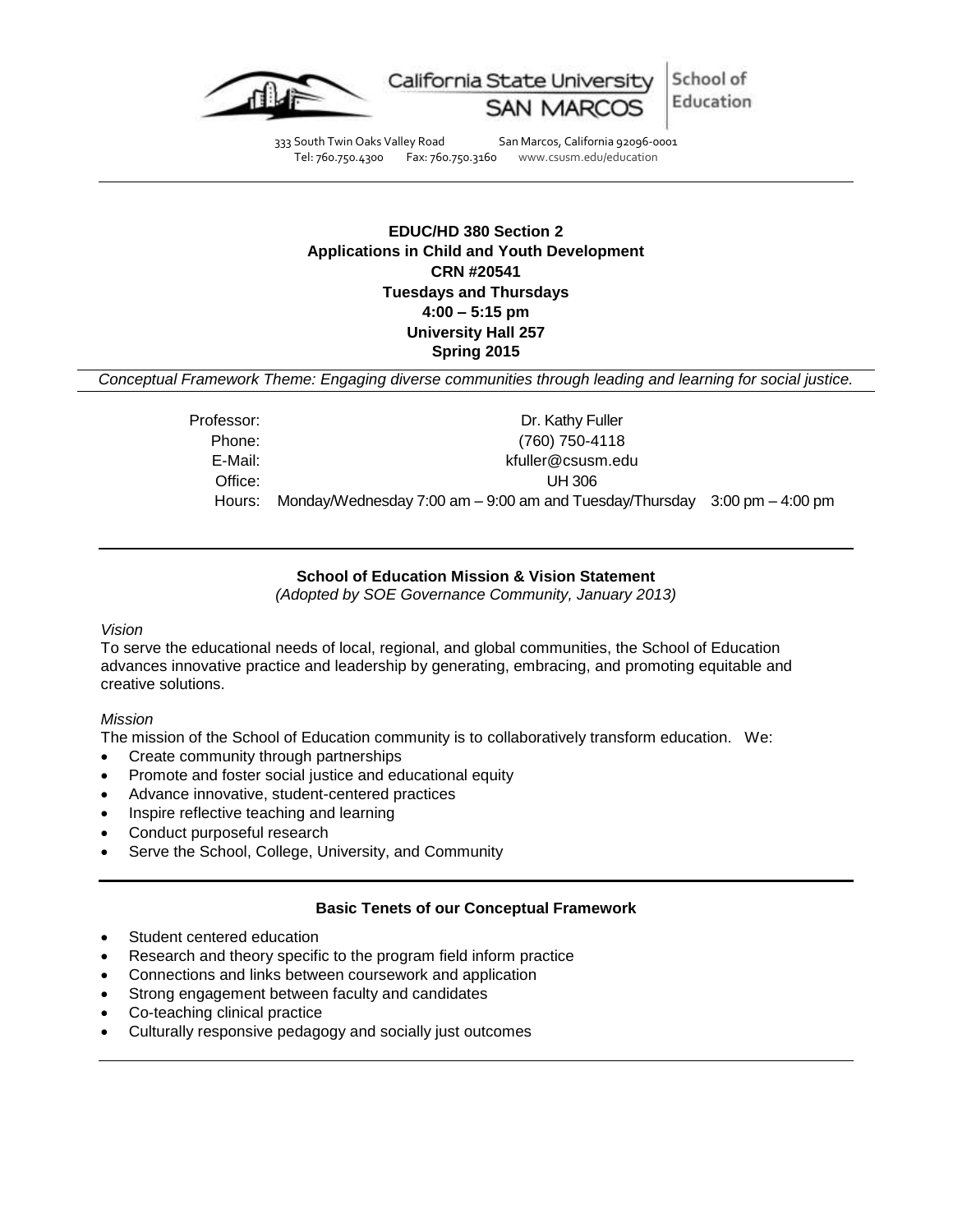### **COURSE DESCRIPTION**

Considers the social, cultural, cognitive, emotional, linguistic, and behavioral development of children and adolescents from multidisciplinary, multicultural, and applied perspectives. Students will learn major theories of development in order to apply that knowledge to their work in evidence-based services and programs for children and youth. Course includes a field experience component through which students will consider how their in-class learning is enacted in the lived experiences of children and youth. Special attention is given to identifying multicultural and sociocultural influences on development.

#### **Course Objectives**

By the end of the course, students will be able to:

- 1. Describe the main principles of cognitive development, information processing, and sociocultural theory in order to identify how each is manifested in the lives of children and youth.
- 2. Use the field experience to demonstrate how academic theory contributes to understanding observed differences in socially, culturally, and linguistically diverse children and youth.
- 3. Understand and then evaluate the ways in which academic theory is applied within the realms of health, human services, and education.
- 4. Apply knowledge gained from the field experience when considering influences such as environment, culture, family/sibling/friend relationships on the development of thought and reasoning.
- 5. Create an understanding of what various theoretical constructs actually mean in the "real life" of children and youth.
- 6. Summarize findings of empirical research in major areas of cognitive development, including perception, language, memory, conceptual understanding, problems solving, social cognition, and acquisition of academic skills and apply those summaries to understanding the lived experiences of children and youth.
- 7. Understand cognitive and developmental processes and determine how that knowledge can be best applied to work with children and youth in education and other human services fields.

**\*Special Note: Because this course requires a field service component, a background check may be required. It is your responsibility to check with the agency you will be serving and to meet fingerprinting and other requirements to serve as a volunteer. All students should work with the Office of Civic Engagement [\(http://www.csusm.edu/ocsl/index.html\)](http://www.csusm.edu/ocsl/index.html) to ensure that proper procedures are followed.**

#### **Writing Requirement**

Writing requirements for this class will be met as described in the assignments. Every course at the university, including this one, must have a writing requirement of at least 2500 words.

#### **Accommodations**

Students with disabilities who require reasonable accommodations must be approved for services by providing appropriate and recent documentation to the Office of Disable Student Services (DSS). This office is located in Craven Hall 4300, and can be contacted by phone at (760) 750-4905, or TTY (760) 750-4909. Students authorized by DSS to receive reasonable accommodations should meet with their instructor during office hours or, in order to ensure confidentiality, in a more private setting.

#### **CSUSM Academic Honesty Policy**

Students will be expected to adhere to standards of academic honesty and integrity, as outlined in the Student Academic Honesty Policy. All written work and oral presentation assignments must be original work. All ideas or materials borrowed from other sources must have appropriate references to the original sources. Any quoted material should give credit to the source and be punctuated with quotation marks. Students are responsible for honest completion of their work including examinations. There will be no tolerance for infractions. If you believe there has been an infraction by someone in the class, please bring it to the instructor's attention. The instructor reserves the right to discipline any student for academic dishonesty in accordance with the general rules and regulations of the university. Disciplinary action may include the lowering of grades and/or the assignment of a failing grade for an exam, assignment, or the class as a whole. *Incidents of Academic Dishonesty will be reported to the Dean of Students. Sanctions at the University level may include suspension or expulsion from the University.*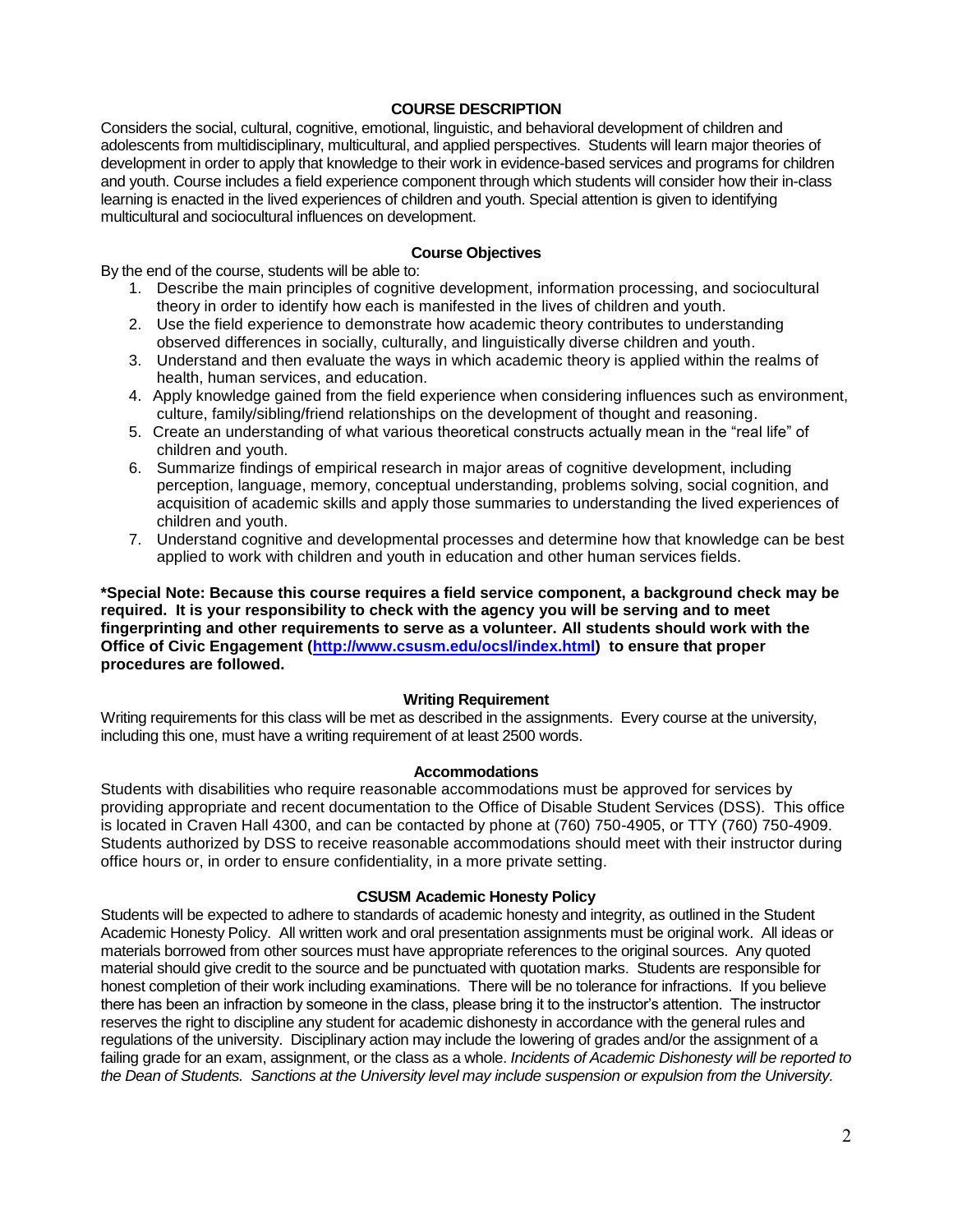## **Plagiarism**

As an educator, it is expected that each student will do his/her own work, and contribute equally to group projects and processes. Plagiarism or cheating is unacceptable under any circumstances. If you are in doubt about whether your work is paraphrased or plagiarized see the Plagiarism Prevention for Students website [http://library.csusm.edu/plagiarism/index.html.](http://library.csusm.edu/plagiarism/index.html) If there are questions about academic honesty, please consult the University catalog.

## **Electronic Communication Protocol**

Please be reminded that e-mail and on-line discussions are a very specific form of communication, with their own nuances and etiquette. For instance, electronic messages sent in all upper case (or lower case) letters, major typos, or slang, often communicate more than the sender originally intended. With that said, please be mindful of all e-mail and on-line discussion messages you send to your colleagues, to faculty members in the College of Education, or to persons within the greater educational community. All electronic messages should be crafted with professionalism and care.

Things to consider:

- Would I say in person what this electronic message specifically says?
- How could this message be misconstrued?
- Does this message represent my highest self?
- Am I sending this electronic message to avoid a face-to-face conversation?

In addition, if there is ever a concern with an electronic message sent to you, please talk with the author in person in order to correct any confusion.

### **Attendance Policy**

Due to the dynamic and interactive nature of courses in the College of Education, Health and Human Services all students are expected to attend all classes and to participate actively. At a minimum, students must attend more than 80% of class time, or s/he may not receive a passing grade for the course at the discretion of the instructor. Individual instructors may adopt more stringent attendance requirements. *(Adopted by the COE Governance Community, December, 1997).* Should a student have extenuating circumstances, s/he should contact the instructor as soon as possible. *For this class: Students missing three class sessions will see their grades reduced by one full grade. Students missing four or more class sessions will see their grades reduced by two full grades. Leaving early or arriving late by more than 15 minutes constitutes one absence. Illness and emergencies are considered on a case-by-case basis. However, notification of an absence does not constitute an excuse.* 

#### **Required Texts**

- Willingham, D. (2009). *Why Don't Students Like School? A Cognitive Scientist Answers Questions about How the Mind Works and What it Means for Your Classroom.* San Francisco, CA: Jossey-Bass.
- Scholarly and applied articles from academic researchers and field practitioners are required and will be found in our Cougar Courses container.

#### **Grading Standards (Points)**

| / Numeric Grades<br>∟etter |                                       | $\cdots$ | 100<br>$93-$ | д.      | 90-92                                |
|----------------------------|---------------------------------------|----------|--------------|---------|--------------------------------------|
| B+                         | 87-89                                 |          | 83-86        | --<br>◡ | 80-82                                |
|                            | $\overline{\phantom{a}}$<br>`చ<br>. . |          | 73-76        |         | $70 - 7$<br>$\overline{\phantom{a}}$ |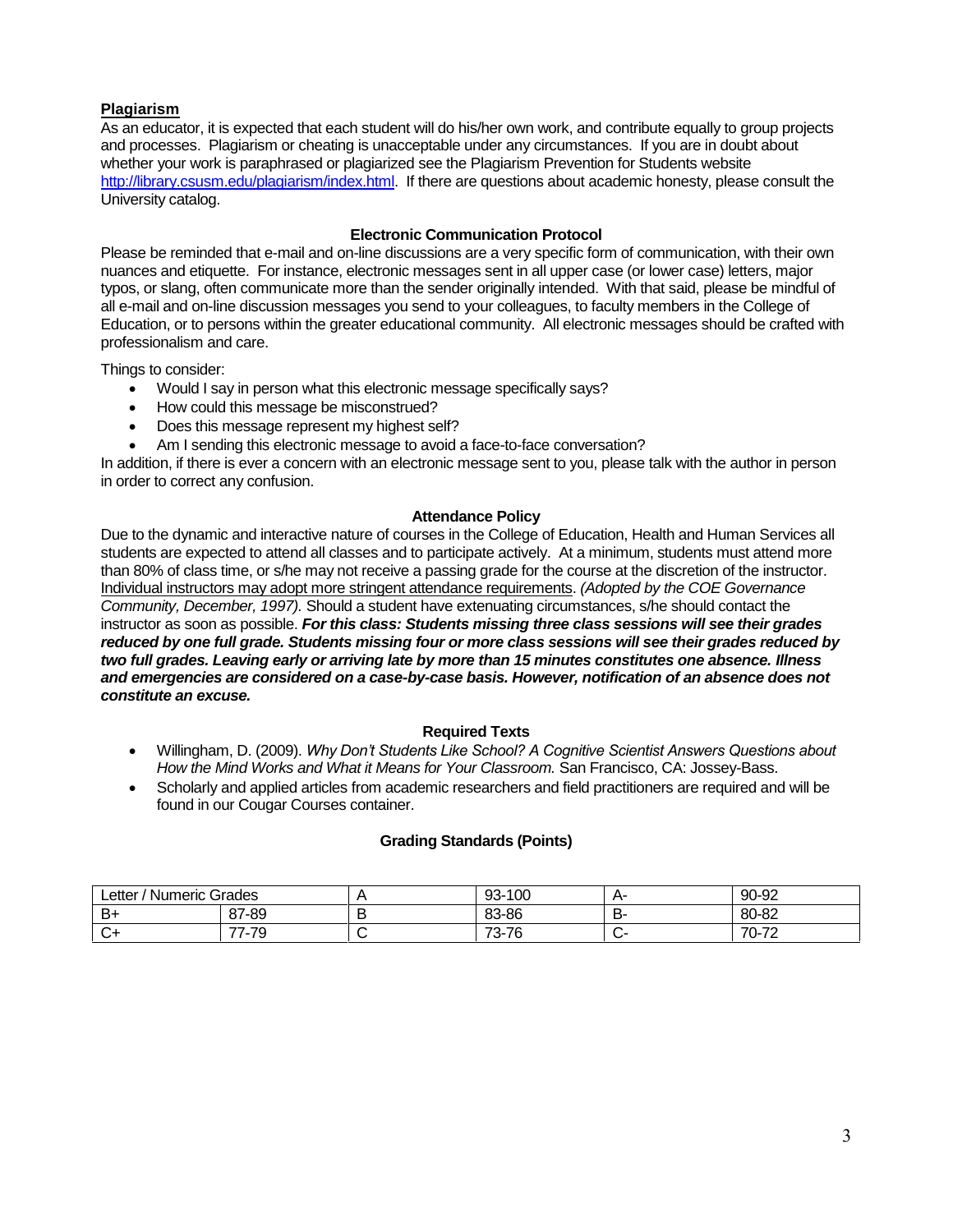### **ASSIGNMENTS**

Students are expected to demonstrate competency in the use of various forms of technology (i.e. word processing, electronic mail, use of the Internet, and/or multimedia presentations). Specific requirements for course assignments with regard to technology are at the discretion of the instructor. Assignments are to be turned in on the due date, no exceptions. Please proofread and edit word-processed assignments prior to submission. Handwritten work is not accepted. Assignments are written in Times, size12 font, and are double-spaced. Ensure the text is error-free (grammar, spelling), and ideas are logically and concisely presented. All citations, where appropriate, use American Psychological Association (APA) format.

| <b>Assignment</b>                                              | <b>Points</b><br><b>Possible</b> |
|----------------------------------------------------------------|----------------------------------|
| Interview with a YouthDue 3/24                                 | 20                               |
| Presentation of InterviewClass presentations 4/7 & 4/14        | 10                               |
| Service Learning Write UpDue 4/28                              | 30                               |
| Presentation of Service Learning Class presentations 5/5 & 5/7 | 10                               |
| Final Exam 5/14                                                | 30                               |
| <b>Total Points</b>                                            | 100                              |

#### **1. Interview With a Youth**

You will identify a child or adolescent with whom to work this semester. You will conduct a series of interviews centered on the major theories discussed in this course. Because the focus of this course is on *understanding how theories of development apply to the lived experiences of children and adolescents, these interviews will* encourage you to make those connections*.* This assignment encourages you to *create an understanding of what various theoretical constructs actually mean in the "real life" of children and adolescents*. Below please find a list of sample interview questions you may choose to utilize:

1.) What types of things do you like to do in your free time? How do you decide what to do when you have a choice?

- 2.) How do you feel about school? What is your favorite part? What is your least favorite part?
- 3.) Tell me about your family and friends.
- 4.) Do you have a best friend?
- 5.) What is the best part about having a good friend?
- 6.) What is something difficult about having a best friend?
- 7.) What is your favorite thing to do with your family?
- 8.) How do you solve disagreements with your friends?
- 9.) How do you respond when your parents won't allow you to do something you want to do or have something you want?

10.) Have you thought about what you want to be when you grow up? If you know what you want to be, what do you need to do while you are young in order to get ready to achieve that goal?

#### **2. Presentation (Interview and Implications)**

In order to emphasize the *importance of practically applying the theories and concepts from this class to the real world of children and adolescents*, you will prepare a presentation of the major findings from your interview series. This presentation will be created as a power point format. You will share the work during the 15<sup>th</sup> week of the course. Your presentation must summarize your findings from the interview series and *discuss their implications for education, social work, and other human services fields*.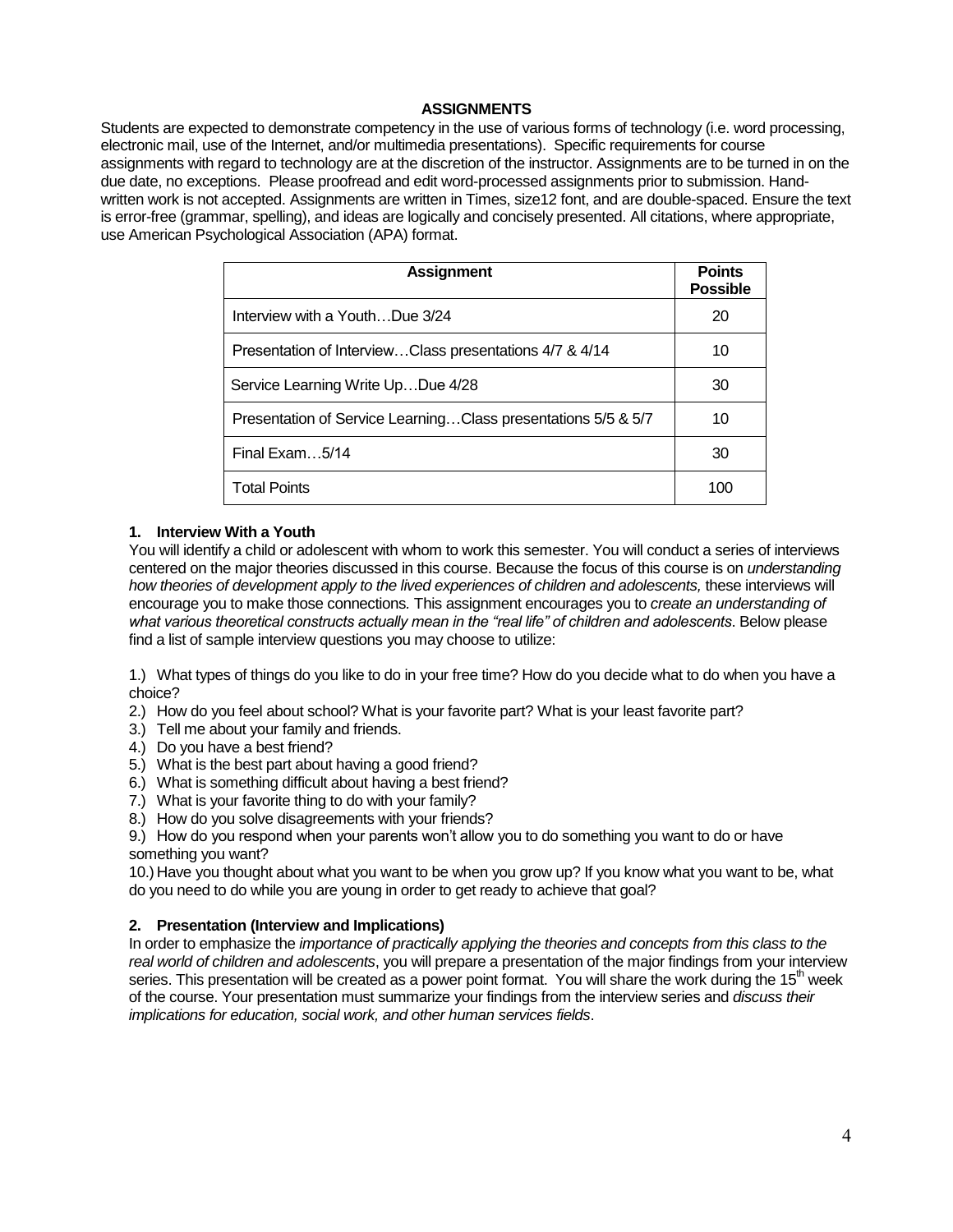### **3. Service Learning Experience and Write-Up**

Because this course focuses on *understanding how theories of child and adolescent development are applied in daily practice*, you will spend 1-2 hours per week volunteering in a field-based program of your choice. You may volunteer in a public or private school classroom, a hospital, or a social work setting. You will document your interactions with the children or adolescents you encounter and write an analysis that makes connections between and among the theories we discuss in class and your experiences in the field. We will discuss procedures for identifying a field site, expectations for gaining permission to volunteer, and requirements for the write-up in class. During one of your interview sessions, take time to "play" with your child or adolescent. Play a board game, outdoor sport etc. Observe their actions, question their choice of moves etc. Use the graphic organizer on page 7 to hold your thinking if you find it useful. Below please find questions to guide your thinking during the observations:

1.) How do the theories of cognitive development inform and/or influence service providers' interactions with their patients/students/clients?

2.) What outside influences such as environmental factors, cultural expectations, and family/sibling/friend relationships are evident on the patients/students/clients at your service-learning site? In other words, how do outside forces influence the choices you see being made?

3.) How do these outside influences affect the development of thought and reasoning within the patient/student/client?

4.) How do these outside influences affect the service providers' responses and their ability to address the needs of the patient/student/client?

5.) How will your understanding of the cognitive, emotional, and social development of the people (patients, students, clients, and service providers) you observe during your service learning experience inform and/or influence your interactions and decision-making processes within your future social and professional life? 6.) For the interview with a child/adolescent in particular: How will your observation and understanding of this child's cognitive, social, and emotional development inform and/or influence your interactions and decisionmaking process with other children of this age?

### 4. **Final Exam**

During finals week, you will take a comprehensive final exam in order to demonstrate your understanding of the major theories and concepts related to child and adolescent development and *how they apply to education and human services*. Because research suggests that the act of retrieving information on a regular basis aids in retention, there will be 2-3 questions given at the end of class each Thursday. They represent the primary learning undertaken that week and should be used to create a study guide. These questions will become part of the final exam.

**Course Format:** Because the focus of this class is on an applied understanding of how children and youth develop cognitively, emotionally, and socially, all topics will be taught through interdisciplinary and multicultural perspectives. The topics listed below identify the main idea for each class session and will be discussed with an interdisciplinary lens. We will integrate findings from numerous related fields as we work to understand how theory enacts itself in the real lives of children and youth. To that end, class will meet on Tuesday and Thursday during weeks 1, 2, and 15. During weeks 3-14, class will meet on Tuesday only. Students will spend Thursdays during weeks 2-14 in their service learning experience in order to observe ways in which Tuesday's content is manifested in the lives of children and youth. In addition, please note that class on Tuesday, 2/10 will be conducted online.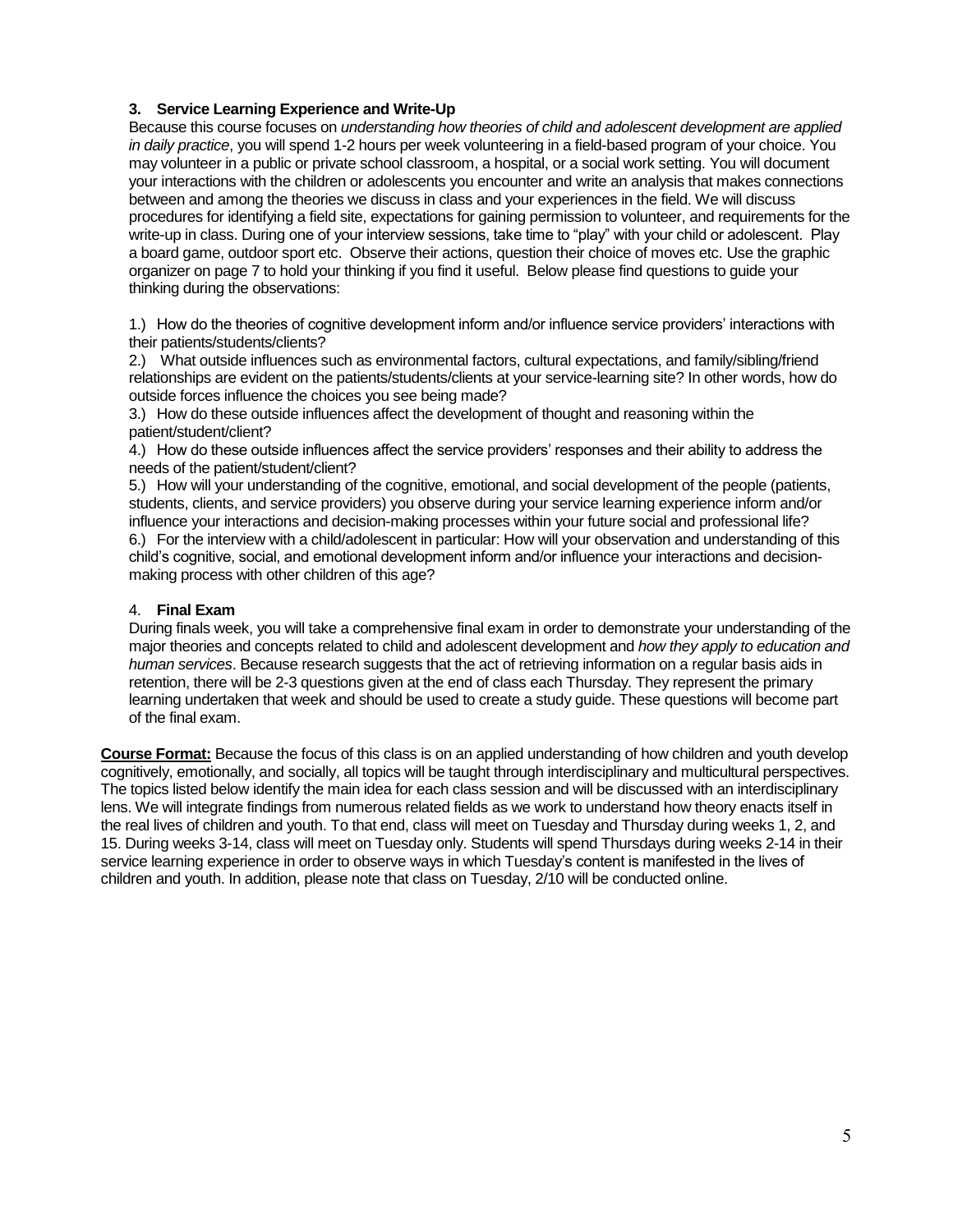## **SCHEDULE/COURSE OUTLINE**

| Week                        | <b>Topic</b>                                                                                                                                    | Readings/<br><b>Assignments Due</b>                                |
|-----------------------------|-------------------------------------------------------------------------------------------------------------------------------------------------|--------------------------------------------------------------------|
| Week 1                      | Class Introductions                                                                                                                             | National Geographic article on                                     |
| T 1/20                      | <b>Course Overview</b>                                                                                                                          | the teenage brain                                                  |
|                             | Introduction to brain development                                                                                                               |                                                                    |
| Th 1/22                     | Social influences                                                                                                                               | Article on CC                                                      |
| Week <sub>2</sub><br>T 1/27 | Multicultural perspectives on development                                                                                                       | Willingham, Chapter 1                                              |
| Th 1/29                     | Vygotsky, the sociocultural perspective, and the influence of social<br>contexts on behavior                                                    | Vygotsky PDF                                                       |
| Week <sub>3</sub>           | Memory development (working and long-term) and information                                                                                      | PDF on memory in general                                           |
| T2/3                        | processing                                                                                                                                      | Willingham, Chapter 3<br>Cowan PDF                                 |
| Th 2/5                      | Service Learning-How do children apply memory and information<br>processing to learning?                                                        |                                                                    |
| Week 4                      | Development of the four domains of literacy                                                                                                     | Kuhl article                                                       |
| T2/10                       | This session will be conducted online.                                                                                                          | Language Development PDF                                           |
| Th $2/12$                   | Service learning-How do children use reading, writing, speaking, and<br>listening to communicate and make meaning                               |                                                                    |
| Week <sub>5</sub>           | Problem solving and metacognition                                                                                                               | Joseph & Strain Article                                            |
| T2/17                       |                                                                                                                                                 |                                                                    |
| Th 2/19                     | Service learning-How do children react to problems, challenges, and<br>difficulties?                                                            |                                                                    |
| Week 6<br>T2/24             | Problem solving and critical thinking                                                                                                           | Joseph & Strain Article                                            |
| Th 2/26                     | Service learning-How do the children employ critical thinking and<br>problem solving strategies?                                                |                                                                    |
| Week 7                      | Academic skills                                                                                                                                 | Willingham, Chapters 2, 4 & 5                                      |
| T3/3                        |                                                                                                                                                 |                                                                    |
| Th 3/5                      | Service learning-What are children's attitudes toward academic<br>achievement? Identify social influences on their academic work                |                                                                    |
| Week 8                      | Development of identity: Self, ethnic, situational                                                                                              | Klimstra Article                                                   |
| T3/10                       |                                                                                                                                                 |                                                                    |
| Th 3/12                     | Service learning-How do children view themselves? Are there any social<br>and multicultural influences?                                         |                                                                    |
| Week <sub>9</sub>           | Self-concept and self-esteem                                                                                                                    | Prothero Article                                                   |
| T 3/17                      |                                                                                                                                                 |                                                                    |
| Th 3/19                     | Service learning-What value do children place on their abilities? Is there<br>any influence of their social, cultural, and linguistic identity? |                                                                    |
| Week 10                     | Motivation                                                                                                                                      | 2 Daniels Articles                                                 |
| T3/24                       |                                                                                                                                                 | Due (on CC): Interview with a<br>youth (20 pts)                    |
| Th 3/26                     | Service learning-Identify the levels of motivation among the children.                                                                          |                                                                    |
|                             | What are the multicultural and social influences on their behavioral                                                                            |                                                                    |
|                             | and/or academic choices?                                                                                                                        |                                                                    |
| Week 11<br>$3/30 - 4/4$     | Spring Break-Have a happy, safe and healthy holiday!!!                                                                                          |                                                                    |
| Week 12                     | Peer and friend relationships                                                                                                                   | Peer Article on CC                                                 |
| T 4/7                       |                                                                                                                                                 | <b>Due:</b> $\frac{1}{2}$ Class Interview<br>Presentation (10 pts) |
| Th 4/9                      | Service learning-How do children interact with their peers? What                                                                                |                                                                    |
|                             | influences the decisions they make and the language they use during                                                                             |                                                                    |
|                             | interactions with others?                                                                                                                       |                                                                    |
| Week 13                     | Brain compatible learning                                                                                                                       | Willingham, Chapter 6                                              |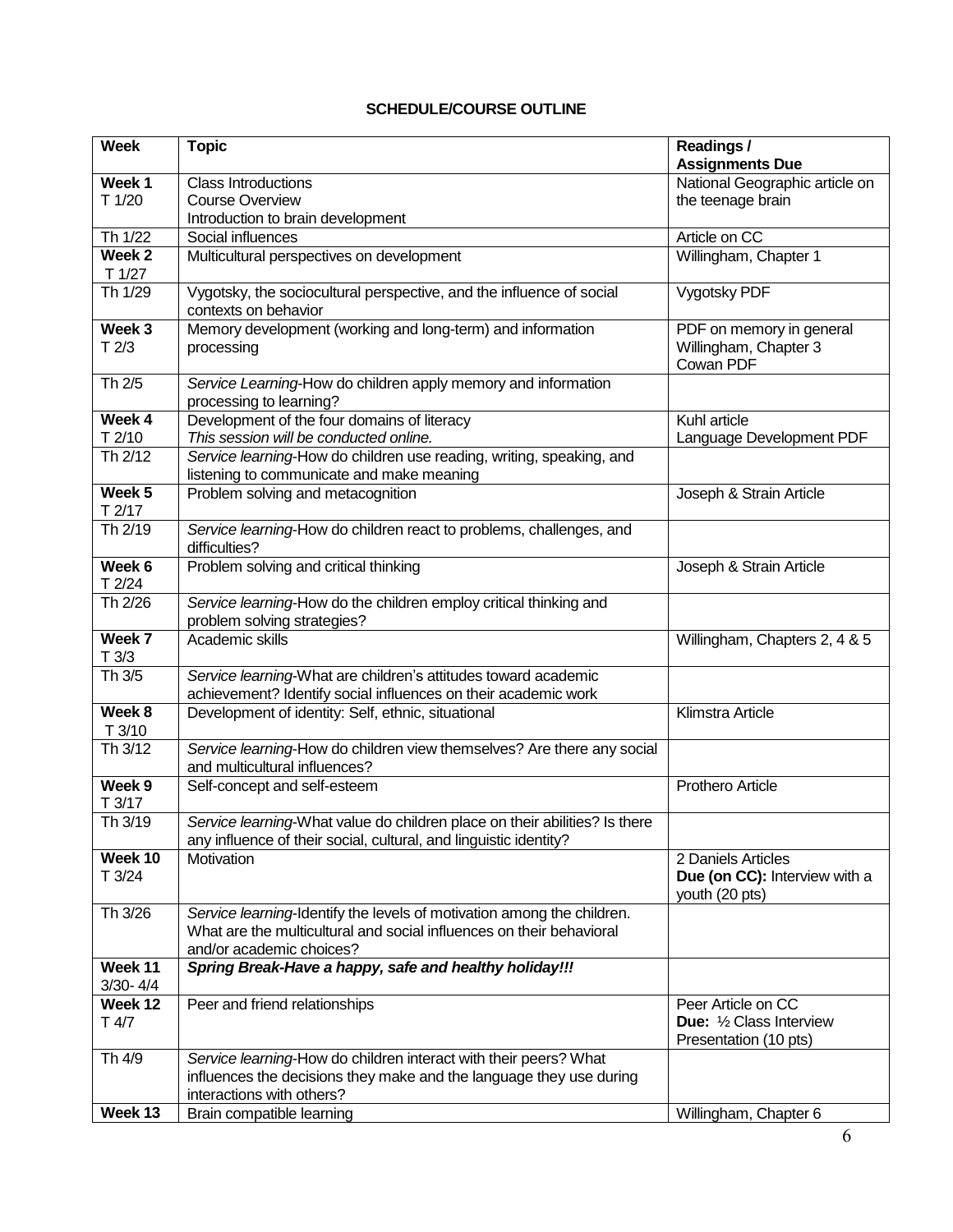| T4/14                |                                                                                                                                                                     | <b>Due:</b> 1/2 Class Interview<br>Presentation (10 pts)                                     |
|----------------------|---------------------------------------------------------------------------------------------------------------------------------------------------------------------|----------------------------------------------------------------------------------------------|
| Th 4/16              | Service learning-Why do some children learn with relative ease, while<br>others struggle? Identify social and multicultural influences on thinking<br>and learning. |                                                                                              |
| Week 14<br>T 4/21    | Brain-compatible learning (continued)                                                                                                                               | Willingham, Chapter 7                                                                        |
| Th 4/23              | Service learning-What accommodations do you see or could be<br>implemented to support individual students?                                                          |                                                                                              |
| Week 15<br>T 4/28    | Multiple Intelligences                                                                                                                                              | MI Activity on CC<br>Due (on CC): Write up of<br>service learning experience (30<br>points)  |
| Th 4/30              | Differentiated Instruction                                                                                                                                          | DI Article on CC                                                                             |
| Week 16<br>T 5/5     | Intersections among research and practice                                                                                                                           | Willingham, Chapter 9<br><b>Due:</b> 1/2 Class Service<br>Learning Presentations (10<br>pts) |
| Th 5/7               | <b>Interview Presentations</b>                                                                                                                                      | <b>Due:</b> 1/2 Class Service<br>Learning Presentations (10<br>pts)                          |
| <b>Final</b><br>Exam | Final ExamThursday, 5/14 at 1:45 - 3:45 PM                                                                                                                          | Due: Final (30 pts)                                                                          |